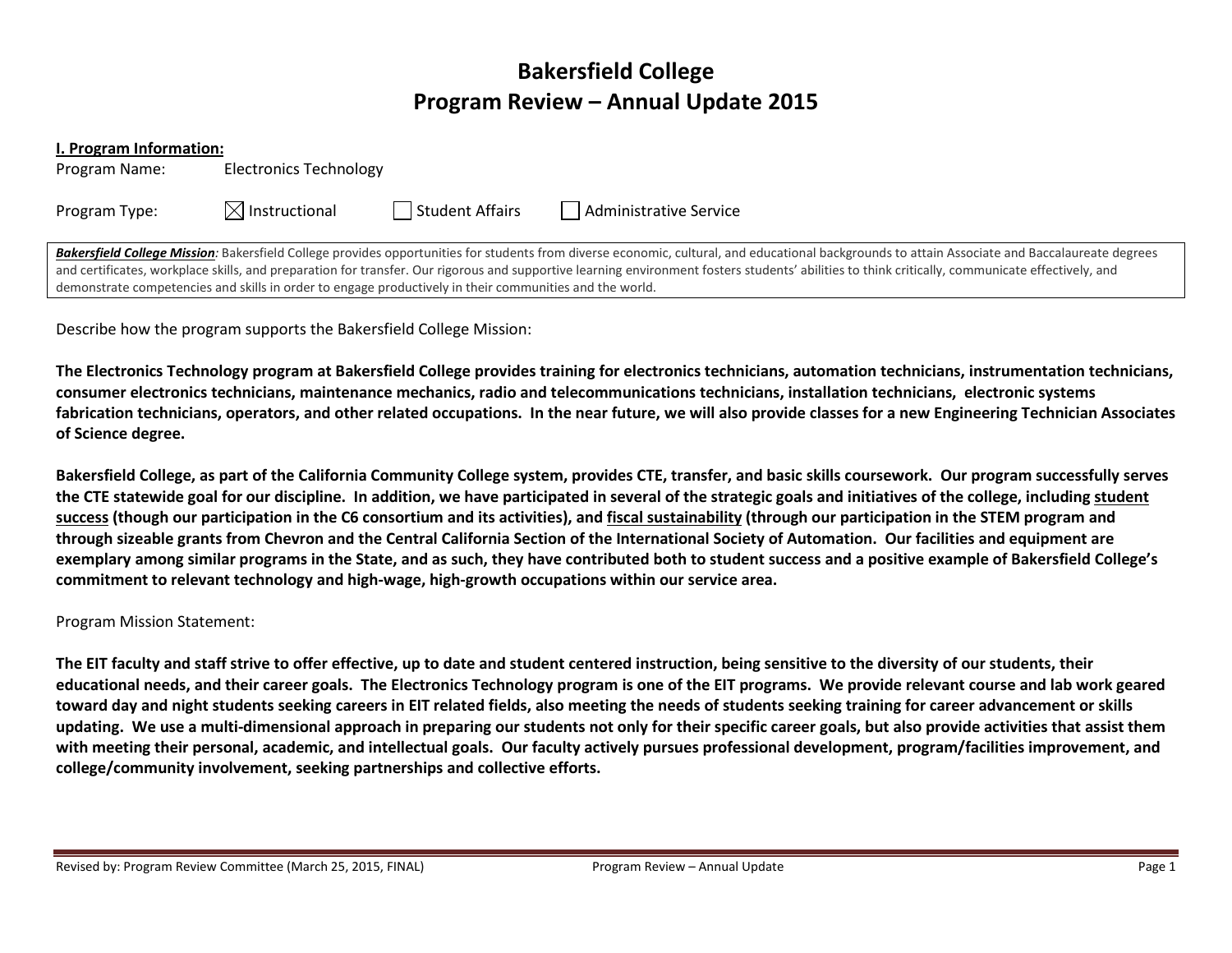Our program, first and foremost, provides our diverse student population with the ability to earn a degree, a Certificate of Achievement, and four different Work Skills Certificates as evidence of their participation in this career and technical education program. Our rigorous and technically challenging program develops the skills and competencies in technical support fields within the various industry sectors for which we prepare students.

#### II. Progress on Program Goals:

A. List the program's current goals. For each goal (minimum of 2 goals), discuss progress and changes. If the program is addressing more than two (2) goals, please duplicate this section.

Note: Last year's goals were based upon the department goals, which were suitable when the APR was by department rather than by program. This year, we established program-specific goals, and will continue with those goals in future years.

| <b>Program Goal</b>                                                                                                                                                                                                                                                                                                                                                                            | Which institutional goals from the<br><b>Bakersfield College Strategic Plan will</b><br>be advanced upon completion of this                                       | Progress on goal achievement<br>(choose one)                                                     | <b>Comments</b>                                                                                                                                                                                                                                                                                                                                                                                                                                                                                                                                                                                                           |
|------------------------------------------------------------------------------------------------------------------------------------------------------------------------------------------------------------------------------------------------------------------------------------------------------------------------------------------------------------------------------------------------|-------------------------------------------------------------------------------------------------------------------------------------------------------------------|--------------------------------------------------------------------------------------------------|---------------------------------------------------------------------------------------------------------------------------------------------------------------------------------------------------------------------------------------------------------------------------------------------------------------------------------------------------------------------------------------------------------------------------------------------------------------------------------------------------------------------------------------------------------------------------------------------------------------------------|
|                                                                                                                                                                                                                                                                                                                                                                                                | goal? (select all that apply)                                                                                                                                     |                                                                                                  |                                                                                                                                                                                                                                                                                                                                                                                                                                                                                                                                                                                                                           |
| 1. Utilize both the<br>Electronics<br><b>Technology Advisory</b><br>Committee and the<br><b>BSIA Advisory</b><br>Committee to refine<br>the course content<br>and goals/outcomes<br>of the short-term<br>certificate, two-year<br>certificate/AS<br>degree, and the BSIA<br>educational levels to<br>create a seamless<br>pathway to<br>employment within<br>the industry sectors<br>we serve. | $\boxtimes$ 1: Student Learning<br>2: Student Progression and Completion<br>⋉<br>3: Facilities<br>4: Oversight and Accountability<br>5: Leadership and Engagement | Completed:<br>(Date)<br>new 2015-16 (Date)<br>$\boxtimes$ Revised:<br>$\perp$ Ongoing:<br>(Date) | This is a revision of the previous goal.<br>We are getting feedback from two<br>advisory boards instead of just one like<br>in the past, so we are working on<br>making sure the suggestions and<br>feedback that relate to the lower<br>division coursework are incorporated<br>from both sources. Additionally, there<br>is a strong need for us to make the<br>pathways more clear for short term,<br>two-year, and four year preparation.<br>We will redesign the CA and AS<br>degree, and add three new CA's so we<br>can increase our completion rates for<br>the applicable standards on the<br>success scorecard. |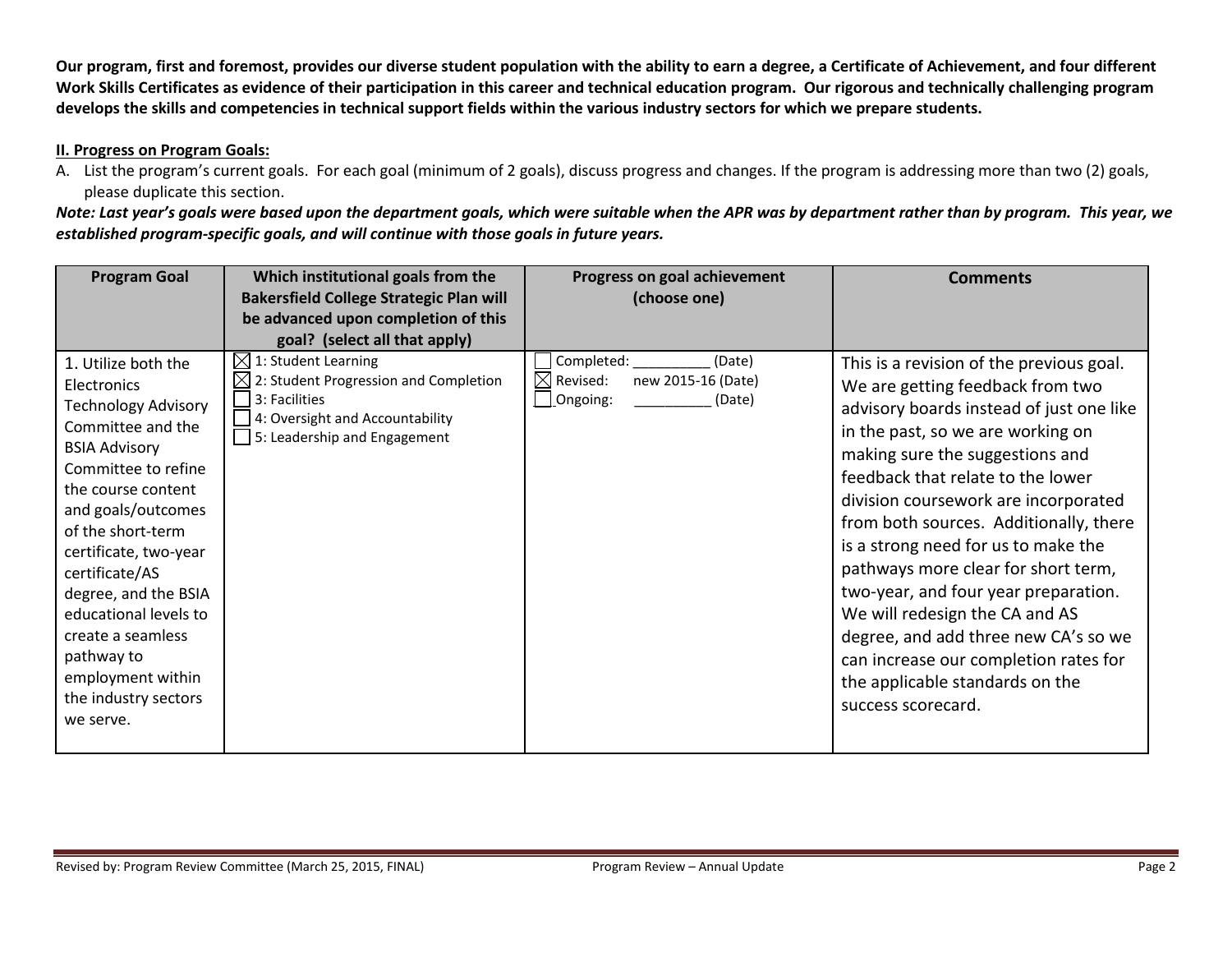| 2. Refine the<br>curriculum and<br>course delivery<br>systems to provide<br>the maximum<br>flexibility for<br>students to receive<br>their educational<br>levels of choice. | $\boxtimes$ 1: Student Learning<br>2: Student Progression and Completion<br>3: Facilities<br>4: Oversight and Accountability<br>5: Leadership and Engagement             | Completed:<br>(Date)<br>$\boxtimes$<br>Revised:<br>new 2015-16 (Date)<br>Ongoing:<br>(Date | As mentioned in other sections of this<br>document, we really need to schedule<br>classes using both classrooms and our<br>lab rooms so we can offer the sections<br>needed for growth and the BSIA.<br>Additionally, we need to offer courses<br>in a number of topics in a hybrid form<br>and several online so we can<br>accommodate the BSIA and even the<br>lower-division students that work full-<br>time. Otherwise, a significant portion<br>of potential students will not be able<br>to participate in the BSIA program. |
|-----------------------------------------------------------------------------------------------------------------------------------------------------------------------------|--------------------------------------------------------------------------------------------------------------------------------------------------------------------------|--------------------------------------------------------------------------------------------|-------------------------------------------------------------------------------------------------------------------------------------------------------------------------------------------------------------------------------------------------------------------------------------------------------------------------------------------------------------------------------------------------------------------------------------------------------------------------------------------------------------------------------------|
| 3. Develop logistical<br>and development<br>plans, and implement<br>those plans for each<br>of the lab facilities<br>that serve our<br>program.                             | $\boxtimes$ 1: Student Learning<br>2: Student Progression and Completion<br>$\boxtimes$ 3: Facilities<br>4: Oversight and Accountability<br>5: Leadership and Engagement | Completed:<br>(Date)<br>$\boxtimes$ Revised:<br>new 2015-16 (Date)<br>Ongoing:<br>(Date    | With the number of sections in our<br>program (lower-division and BSIA) set<br>to more than double over the next few<br>years, and the potential to add a new<br>automation lab (explained elsewhere<br>in this document), we need to develop<br>a comprehensive schedule of lab and<br>classroom utilization, as well as a<br>compatible scheduling of all ELET and<br>BSIA sections over the next several<br>years in order to adequately offer the<br>needed course sections.                                                    |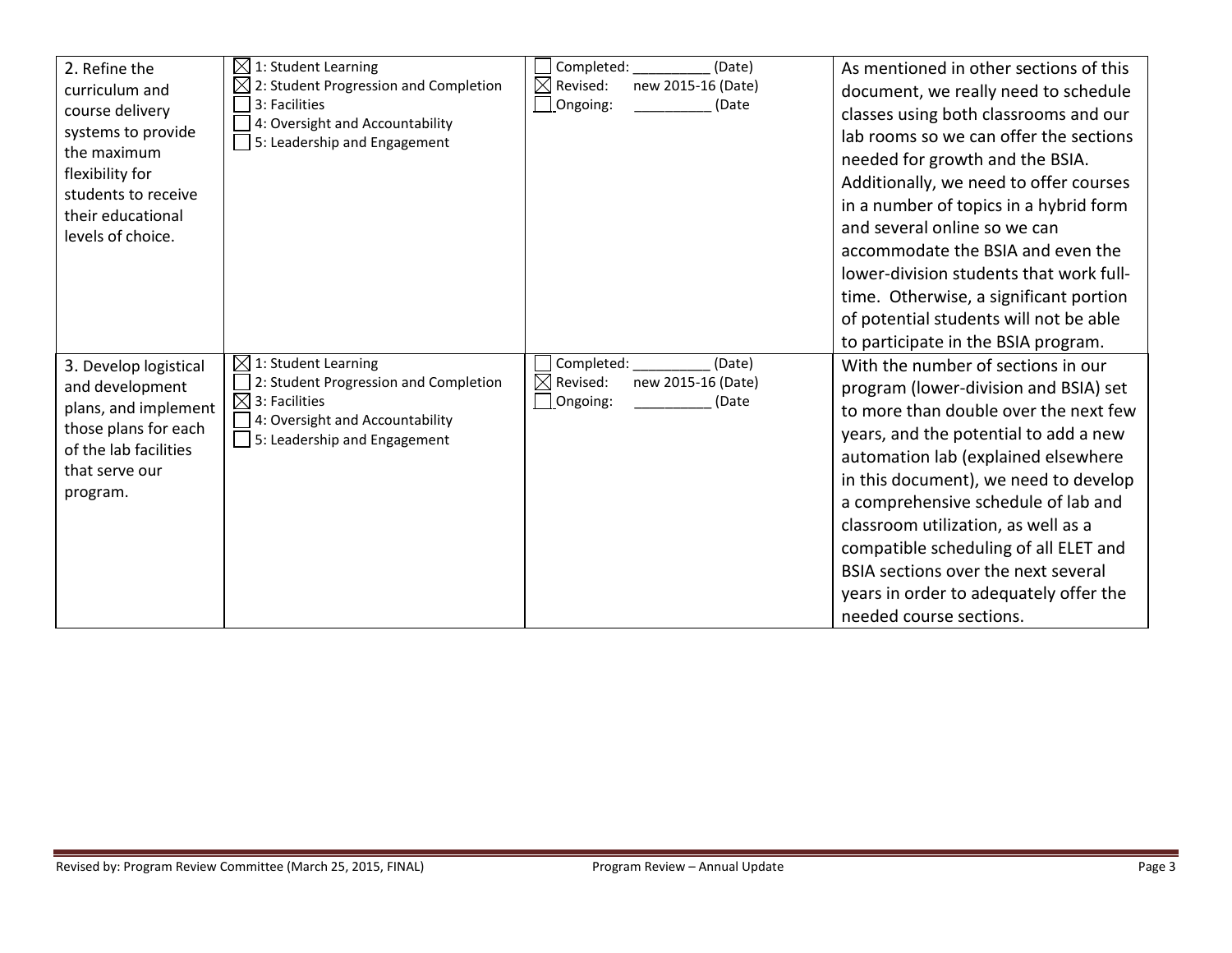| 4. Develop clear<br>pathways for each<br>possible career path<br>within our area of<br>"technical support<br>systems for<br>commercial and<br>industrial sectors. | $\boxtimes$ 1: Student Learning<br>$\boxtimes$ 2: Student Progression and Completion<br>3: Facilities<br>4: Oversight and Accountability<br>$\Box$ 5: Leadership and Engagement | Completed:<br>(Date)<br>$\boxtimes$ Revised:<br>new 2015-16 (Date)<br>Ongoing:<br>(Date | This is explained in detail elsewhere in<br>this document. Essentially, we want a<br>student who is interested in some type<br>of technical career to be able to<br>understand all the options within ELET,<br>ENGR, INDT, and BSIA so they can take<br>courses in the correct sequence, earn<br>certificates (JSC and CA's), know what<br>courses are needed for the AS<br>degree/four-year BSIA, and will be able<br>to understand the nature of the job<br>titles and career pathways that they<br>have chosen. This information is<br>available, but is in various locations<br>and is not user-friendly.                                                                                                                          |
|-------------------------------------------------------------------------------------------------------------------------------------------------------------------|---------------------------------------------------------------------------------------------------------------------------------------------------------------------------------|-----------------------------------------------------------------------------------------|----------------------------------------------------------------------------------------------------------------------------------------------------------------------------------------------------------------------------------------------------------------------------------------------------------------------------------------------------------------------------------------------------------------------------------------------------------------------------------------------------------------------------------------------------------------------------------------------------------------------------------------------------------------------------------------------------------------------------------------|
| 5. Improve course<br>outcomes,<br>particularly in<br>beginning-level<br>courses, and those<br>taught by more than<br>one instructor.                              | $\boxtimes$ 1: Student Learning<br>$\boxtimes$ 2: Student Progression and Completion<br>3: Facilities<br>4: Oversight and Accountability<br>5: Leadership and Engagement        | Completed:<br>(Date)<br>$\boxtimes$ Revised:<br>new 2015-16 (Date)<br>Ongoing:<br>(Date | There are four pieces to this goal: 1)<br>develop better outcomes assessment<br>processes to get the type of data that<br>we really need, 2) determine the<br>"stumbling blocks" students face in the<br>basic classes, and particularly in the<br>courses they take the following<br>semester, and then develop strategies<br>to help students be successful and<br>persist to the next semester, 3) Look at<br>the differences in outcomes between<br>instructors, first to see if there are<br>significant differences, and then to see<br>if there is a change needed in teaching<br>methods, structure of course and lab<br>work, or other improvements that<br>would improve the student learning<br>outcomes in those sections. |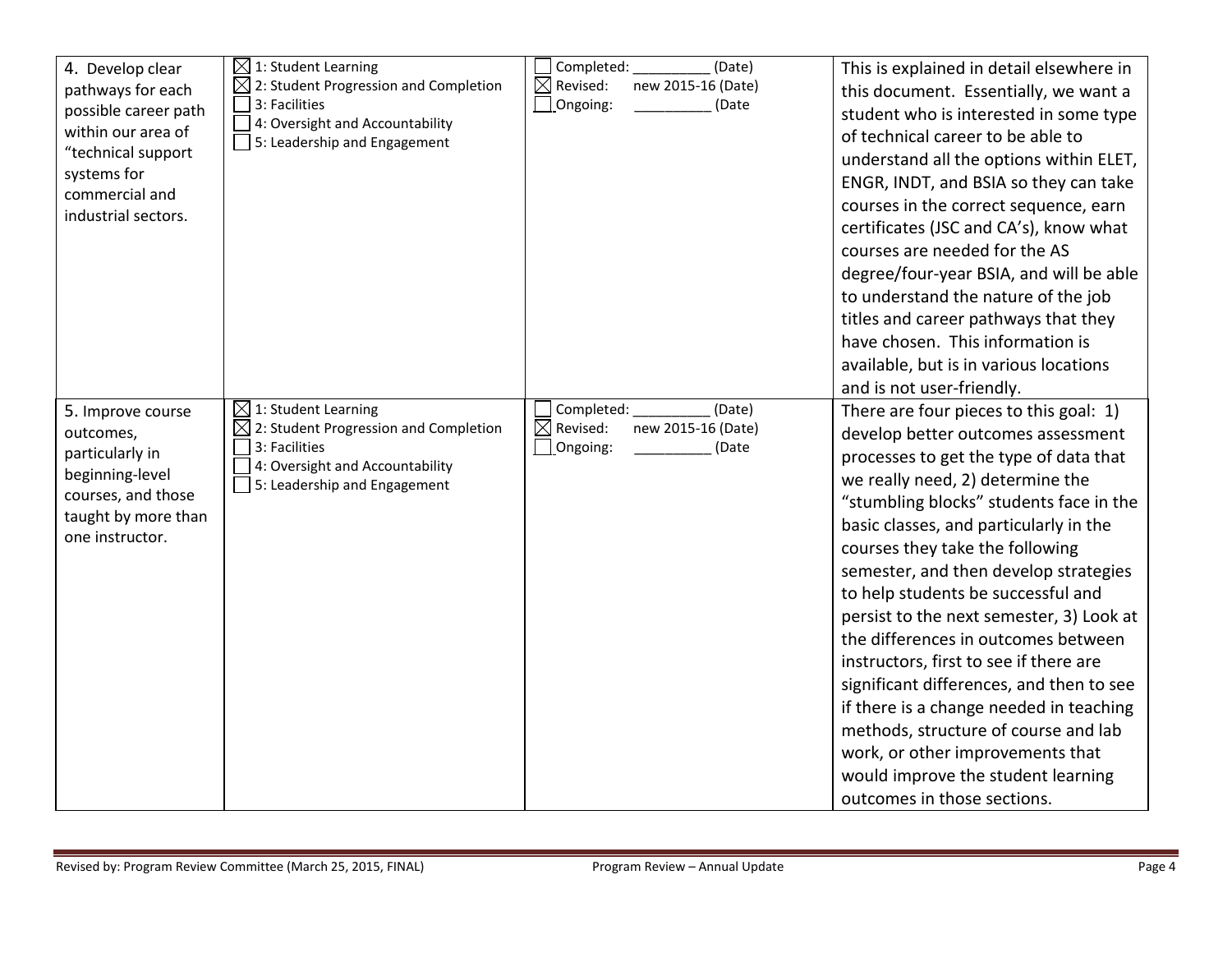#### B. List new or revised goals (if applicable)

| New/Replacement Program Goal            | Which institutional goals will be advanced upon<br>completion of this goal? (select all that apply) | <b>Anticipated Results</b> |
|-----------------------------------------|-----------------------------------------------------------------------------------------------------|----------------------------|
| (See comment above the previous list of | 1: Student Learning                                                                                 | See the sections above.    |
| $goals - section A.)$                   | 2: Student Progression and Completion                                                               |                            |
|                                         | $ 3:$ Facilities                                                                                    |                            |
|                                         | 4: Oversight and Accountability                                                                     |                            |
|                                         | 5: Leadership and Engagement                                                                        |                            |

# III. Trend Data Analysis:

Highlight any significant changes in the following metrics and discuss what such changes mean to your program.

A. Changes in student demographics (gender, age and ethnicity).

Female student enrollment in Electronics Technology has increased from 3% in 2009-10 to 4% in 2012-13, where it has held steady through 2014-15. This has corresponded with an increase in the number of CTE Educational Advisors and significant VTEA/Perkins expenditures to increase "non-traditional" enrollment. The effect of the significant expenditures means that less funding is available through VTEA/Perkins to expand instructional technology (through equipment purchases) for program updating. It should be noted that despite the majority of VTEA/Perkins funding directed for core indicator improvement, especially in recruiting non-traditional students, the net gain in female participation over the past five years in the EIT department averages only 1.18% (or 18 more females) compared with 2009-10. In fact, the percentage of female students in the Department has been 11% to 13% in the five year period from 2010- 2015. The KCCD District Office (specifically John Means) continues to demand a significant portion of BC's Perkins/VTEA funding is spent on personnel rather than on improving instructional technology. We estimate that more than 60% of the College's VTEA funding was spent on personnel.

The age demographic changes annually, but enrollment approximately mirrors the department as a whole, and is between 0% and 4% different from the College as a whole. We do not see any significant impact on our program from this demographic distribution.

The ethnicity demographic is four percentage points above of the College as a whole, with the number of Hispanic/Latino students increasing 17% over the past five years, and the number of White students decreasing 15%. We assume this trend indicates an increase in the number of first generation college students in our program. The College is undertaking efforts to help our first generation students.

B. Changes in enrollment (headcount, sections, course enrollment and productivity).

Unduplicated headcount has risen from 275 in 2012-13 to 359 in 2014-15 (a 32% increase in one year!) Sections increased from 19 in 2012-13, to 26 in 2013- 14, to 32 in 2014-15. FTEF increased from 6.4 in 2012-13 to 8.6 in 2013-14 to 10.8 in 2014-15. Adjunct FTEF increased from 22% in 2013-14 to 28% in 2014-15. Productivity increased from 10.9 in 2013-14 to 11.0 in 2014-15.

The unprecedented and record growth in enrollment has created opportunities for increased daytime sections and more frequent course offerings (each semester rather than once per year for a number of courses). It also has taxed our facilities and equipment as more students and sections utilize them. The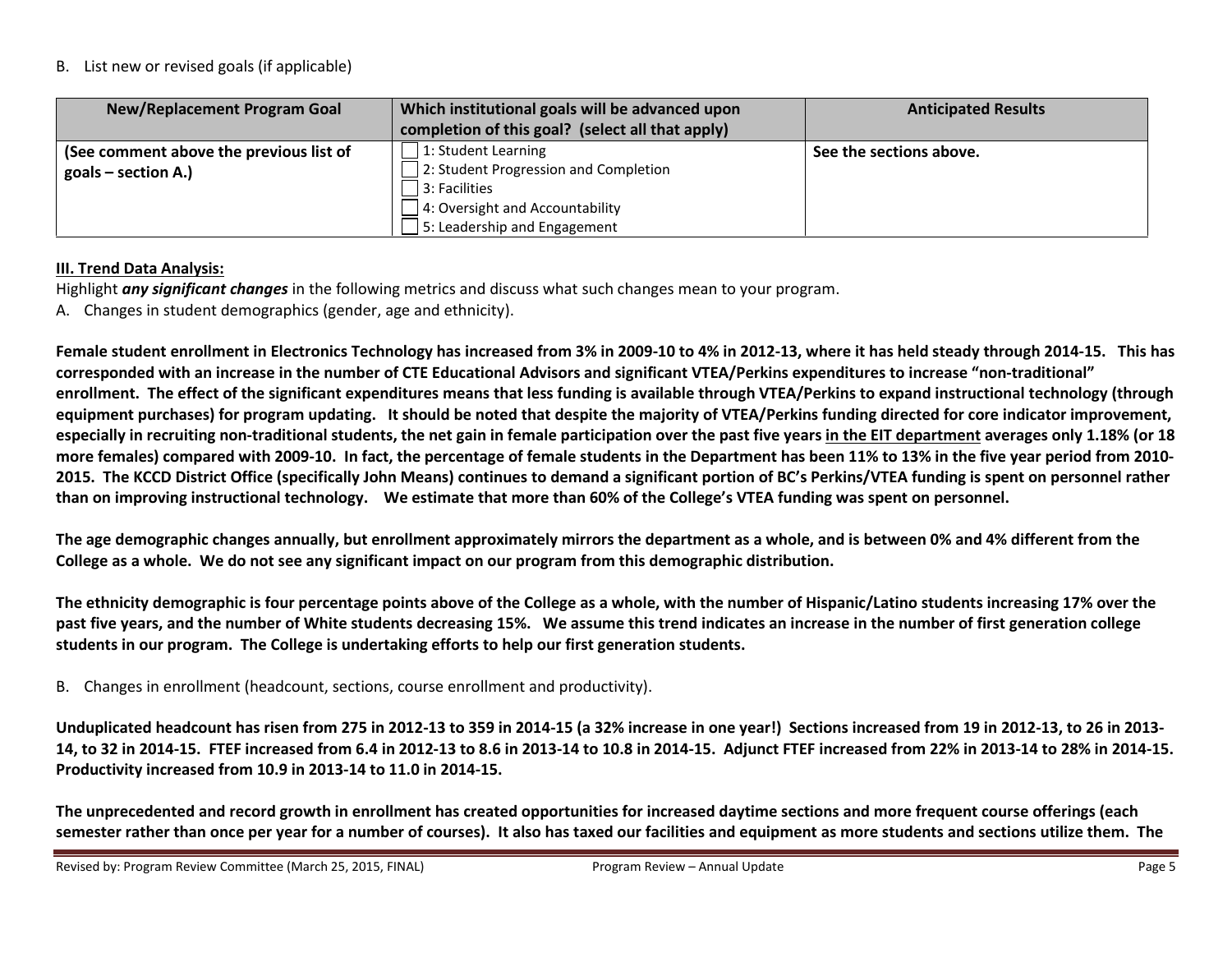Bachelor's of Science in Industrial Automation (BSIA) opportunity drew a surge in enrollment as the new program was publicized. This year, the enrollments and sections are increasing even more as more students become interested in the BSIA. As the number of sections offered increased, so did FTEF and the percentage of FTEF attributed to adjunct instructors.

Productivity for our courses is misleading, since our three unit courses are five hours per week, and our four unit courses are six hours per week. Additionally, our program offered two cohorts (four semesters) of sections for students in the C6 grant program. Because of cohort enrollment and the block schedule, the class size was smaller in most of those sections.

We were granted a new hire for the 2015-16 year to accommodate the growth from the BSIA, but have found serious obstacles in obtaining qualified candidates due to the current language for minimum qualifications. Due to the upper-division nature of the courses, a Master's Degree was required when we advertised the position. There will potentially be changes in Title 5 when the State Academic Senate convenes in November. The major problem is a person who has the automation background generally does not have a Master's Degree, since most employers do not require it. Hence, the new language requiring a Bachelor's Degree plus six years of industry experience is expected to provide a pool of qualified and desirable candidates.

Assuming we are able to hire the new full-time professor, we will be able to start the BSIA program in Fall 2016 with the junior-level coursework. We will probably need to hire the fifth full-time professor for the 2017-18 school year. Faculty requests will probably be accomplished through the BSIA programreview, rather than the Electronics Technology program review.

C. Success and retention for face-to-face, as well as online/distance courses.

We do not offer distance-ed courses. Our success rate has fluctuated from 68% in 2009-10 to 72% last year. This has traditionally been 2%-3% higher than the College average. Our retention rate has fluctuated from 84% in 2009-10 to 87% last year. This has traditionally been within several percentage points from the College average (86% last year).

Our introductory classes (ELET B1 and ELET B5) continue to be the courses with the lowest success and retention rates. However, the results are fairly typical within our department. These are technically-intensive courses.

D. Changes in the achievement gap and disproportionate impact (Equity).

For retention and success rates of male versus female students, there is a -5% difference in female retention and only a -1% difference in female success.

For retention and success rates of younger students (19 and younger), both retention and success is 9% less than college-wide. This is not surprising to us, since we have noticed that the younger students have been more likely to struggle with adapting to collegiate expectations and possessing success strategies. Using the Habits of Mind resources and strategies to a greater extent in our beginning courses can help us address this. As we incorporate Habits of Mind strategies in our beginning courses, we expect to see the retention and success rates more closely resemble those of the older students.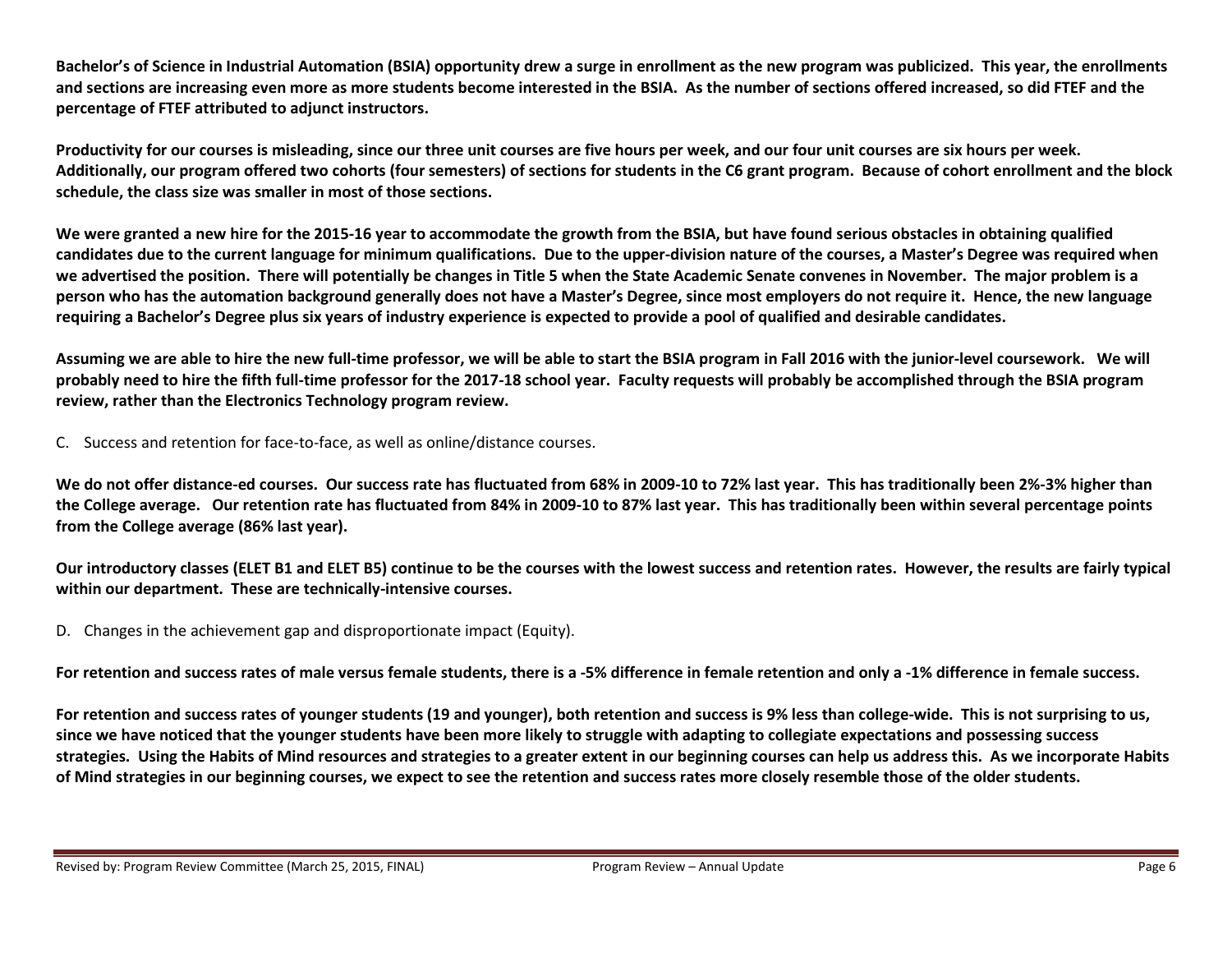The retention rates when viewed by ethnicity is within 1% of the college average, except for African American students, which were 8% below the college average. The success rates when viewed by ethnicity is between 1% to 6% greater than college average, except for African American students, which were7%below the college average. The total number of African American students were 13, which was 4% of program enrollment.

E. Other program-specific data that reflects significant changes *(please specify or attach).* All Student Affairs and Administrative Services should respond.

# IV. Program Assessment (focus on most recent year):

A. How did your outcomes assessment results inform your program planning? Use bullet points to organize your response.

# 1. Increasing "Completion" Rates

- We decided that we needed to change the requirements for our Certificate of Achievement and our AS degree to make it more beneficial for students to get them if they are also working towards the Bachelor's of Science in Industrial Automation (BSIA). The current CA and AS degree major coursework is 32 units. For students working toward the BSIA, courses above the "core" lower-division technical coursework would not count towards the BSIA, and would put them well above the 120 unit target for the Bachelor's degree. We plan on reducing the required units to 24, of which 19 are the "core" lower division technical courses. The two additional required courses will be selected from among the remaining ELET courses, depending on the career focus of the student. We want to be able to capture the CA and AS "completions" for the BSIA students.
- • We also want to have four CA options instead of just one. They will generally follow our Job Skills Certificates (JSC's). Therefore, a student can take the six "core" courses, and can choose additional specializations. Those students wanting to take the remaining ELET courses will therefore be able to earn multiple JSC's, and multiple CA's. Not only will this help our "completion" rates, we feel it will also help students better communicate their occupational areas within Electronics Technology. Currently, the one CA is titled "Electronics Technology," which is a very broad category. The new CA's will be titled by their specific occupational area, such as "Industrial Maintenance," "Telecommunications," "Automation," and "Industrial Electronics."
- • We are working on brochures, handouts, and a wall display in our building to clearly communicate the career pathways for students. We will highlight specific job titles, including: Engineer, Engineering Technician, Automation Technician, Industrial Electronics Technician, Telecommunications Technician, Industrial Maintenance Technician, Control Systems Programmer, the career options for those who wish to transfer to a university offering a degree in Industrial Technology, and the various "technologist" careers for which the BSIA can prepare students. We will provide the occupational outlook, salary and work environment, type of employers who utilize those positions, a description of the typical responsibilities and activities of that job title, and the types of skills that are specific to that job title. Then, the process (including courses and SEPtype information) for obtaining the various levels of preparation (entry-level or university transfer preparation, full two-year program level, and university or baccalaureate level). Then, quotes from various former BC students who work in that job title will be used. There will be graphics in theform of flow charts so that students can clearly see the pathway from the beginning of their collegiate experience to the job title/career that they seek. Currently, we have simple lists of classes and the college catalog pages as our main course information. Armed with this detailed information, we hope that students will be motivated in a greater way to continue their progression through the various levels of preparation to a greater extent than we currently experience.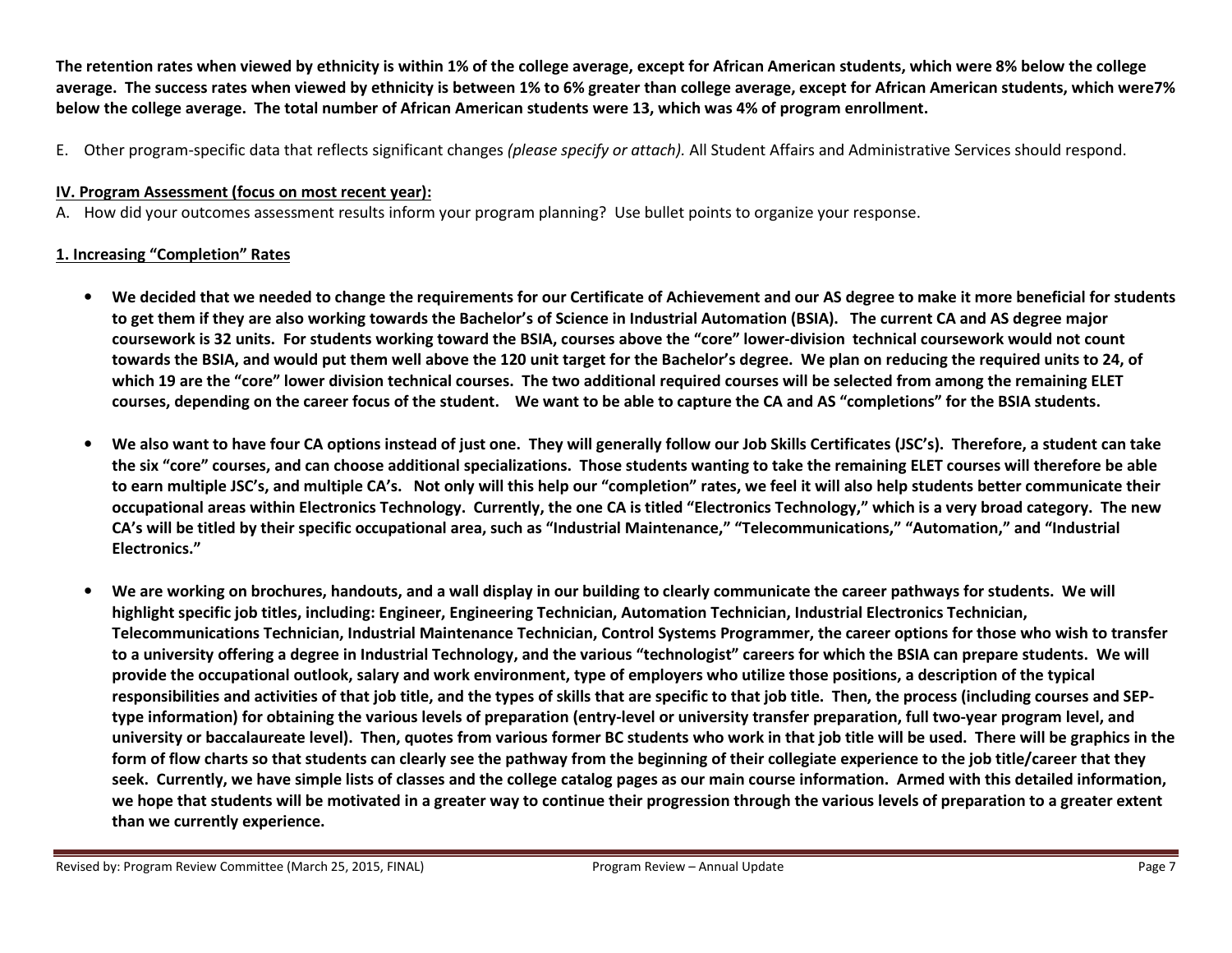#### 2. Determining and Addressing Academic Skill Deficits Early in the Program

• Since many of our students do not take the placement tests, there is a significant lack of understanding where each student is in terms of academic skills. Therefore, when a student is struggling in the beginning courses, it is often difficult for us to know if the issue is lack of academic skills, lack of effort in studying and learning course materials, due to a limited English proficiency, or an undisclosed learning disability. When we participated in the C6 program, all students were required to take a "Work Keys" assessment in math and reading comprehension. Those who scored lower than the minimum were required to obtain additional academic assistance and remediation.

As a result of this experience, we are working on a math skills assessment that we can administer on the first day of class. We also plan on assembling various video and written resources to be placed on a separate Moodle page. Students who test as deficient (or self-identify a need for remediation) can access this page for help. There will also be information on the various opportunities on campus for additional help.

Since our beginning classes tend to have more students in them, and since the pace of those classes does not allow other than a minimal review of math skills, we feel a significant portion of the attrition loss throughout the semester may be due to deficient academic skills.

#### 3. Addressing Differences in Course Success Between Daytime and Evening Sections

• Typically, average test scores and grade distributions tend to show that the daytime sections (often predominately younger students or older students who are re-entering the workforce after a long time away from school) as a whole do not perform as well as evening sections in which a majority of students are older and who work full time. This holds true, except for evening students who are taking our courses 3-4 evenings per week in addition to working full time. Those students tend to spend less time on studying, and/or miss more class time due to absences.

As we are able to convert the traditional lecture instruction to an "active learning" model utilizing Moodle to deliver step-by-step instructional activities that students perform in a "learning team" with another classmate, we anticipate that our students will become actively engaged in the learning process in class, rather than in the passive method of lecture. In structuring the assignments on Moodle, students can work at their own pace, get additional content such as reviews and alternate explanations. Those students who work at a faster pace will be able to get enrichment content or can do further investigation online using linked websites.

#### 4. Creating a Better System of Outcomes Assessment and Skills Demonstrations

- •We have learned during the past several years that we really need to design our testing around outcomes assessment, so we can more readily compile relevant data. We also plan on revising our course SLO's to allow for a more targeted assessment. As we revise our tests and class assessments, we will structure them to make it easier to obtain outcomes data.
- • We have also realized that more of our students are performing sufficiently on the written tests we give, but are missing or are deficient in specific skills, such as using the multimeter or wiring a circuit with actual components using a schematic diagram. We are considering utilizing more practical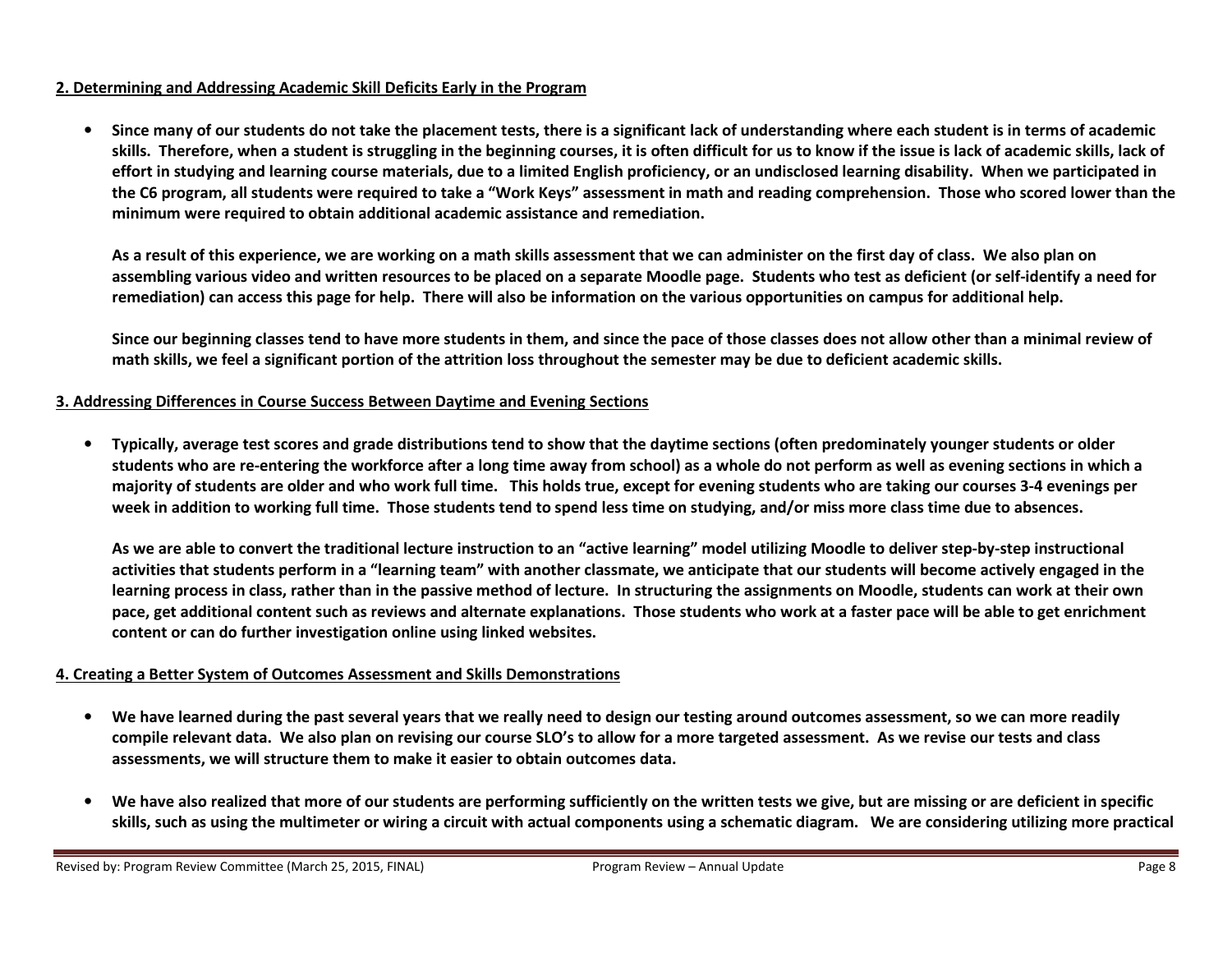exams, and utilizing a grading rubric for the course grade that sets standards for both knowledge-based performance and skills-based performance. This may include replacing a portion of the written tests with a skills competency demonstration. This would make student performance in our courses more closely mirror the expectations of industry.

B. How did your outcomes assessment results inform your resource requests? The results should support and justify resource requests.

In the past five years, we have seen an overall increase in student success. When we consider the changes that have taken place during this time, we cansee that there are five different possible causes (which in most cases are a continuing trend from last year's APR):

- 1. We again increased our stock of equipment and new, relevant technology throughout our program's courses. This allowed a smaller student-permachine/equipment ratio.
- 2. We utilized the C6 "guiding principles" and made use of resources available to students and our own instructional methods, including the professional development each of us received. This will be a lasting benefit to our program, even though C6 funding is over.
- 3. We offered more sections of classes, and were able to offer more daytime classes as well. We were able to add a third full-time faculty member to our program two years ago, and as soon as we can find a suitable candidate, we will add a fourth full-time faculty member to assist with the Bachelors' of Science in Industrial Automation program.
- 4. We maximized the use of our facilities, and changed course content to move from 4-unit, two days per week classes for all courses to mostly 3-unit, one day per week courses. One more 4 unit course will change to 3 units for next fall.
- 5. Moodle is used for all our classes to deliver instructional resources to our students. We have received countless student comments praising the use of Moodle in our courses.

One of the important changes in our program has been the Bachelor's of Science in Industrial Automation (BSIA) program. We will add to our 11 lowerdivision Electronics courses another 17 upper-division Industrial Automation courses. In addition to more than doubling the number of courses in the next several years, we will potentially increase our full-time faculty members from 3 in 2014-15 to 7 in 2017-18.

The main challenge outside of handing the logistical and professional changes that will take place is to ensure that both our lower-division classes and the new upper-division classes continue to have adequate learning outcome performance. Not only is this the best thing for our students, but a successful pilot program at the State level for the Baccalaureate is needed to allow the pilot to continue and for additional programs to be added in thefuture.

The key for this performance will be in developing curriculum that incorporates the needs of the BSIA program and also allows for BSIA courses to be offered in a manner that allows full-time technical employees to complete upper-division coursework without taking days off to attend morning and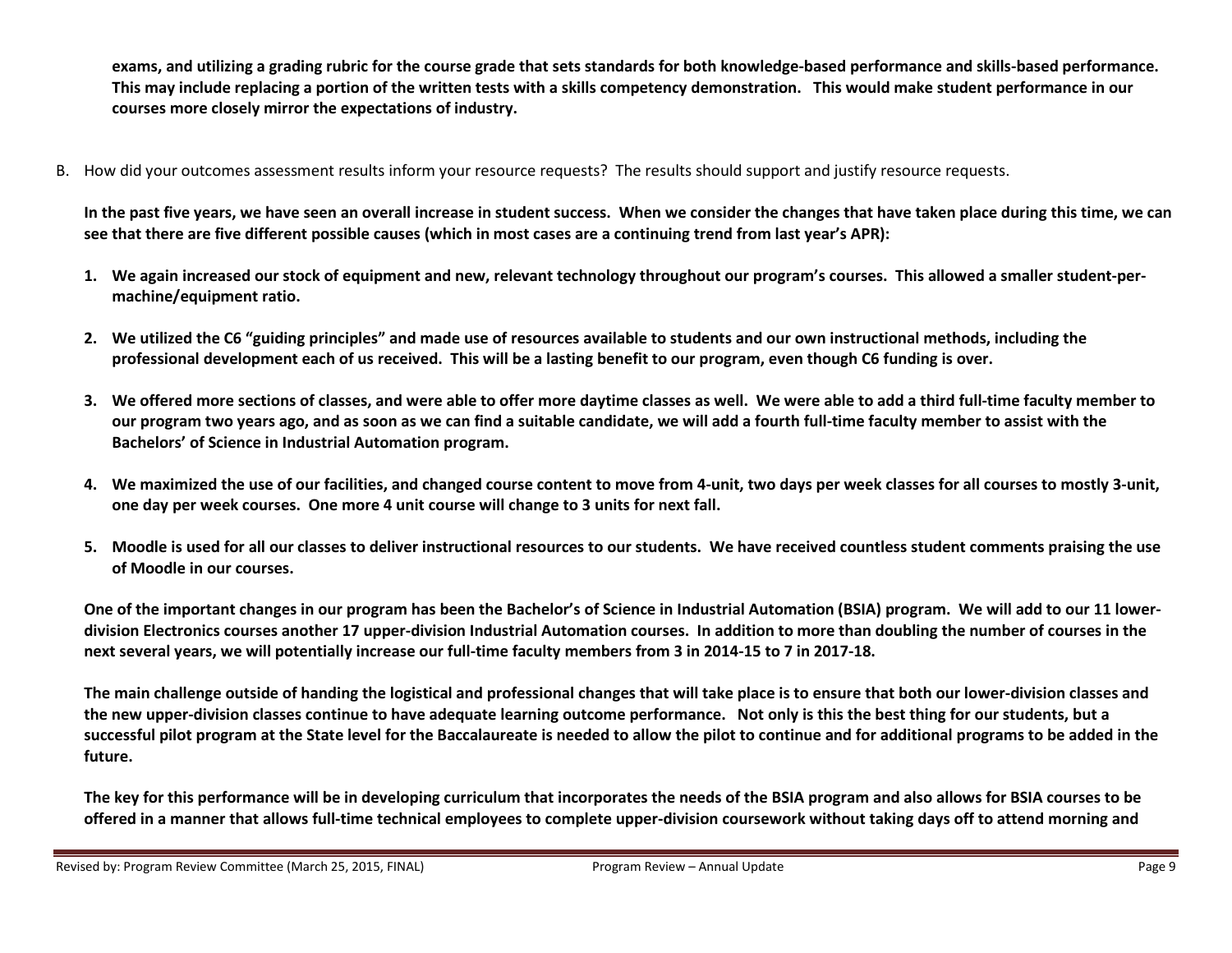afternoon courses. This will absolutely require courses to be offered using "active learning" instruction (as a "hybrid" course) and to offer some classes online in addition to face-to-face.

Since the College is being forced to run a more aggressive 50% law compliance, the use of release time for curriculum development is strongly discouraged. In our technical program, it is not possible to purchase packaged curriculum to accomplish this. A significant development time of between 3.5 to 6 FTEF in a two year time span appears to be an almost insurmountable issue. Curriculum development is a process that not all program faculty members have current abilities to perform. Those who do will undoubtedly need to work thousands of hours per year on top of their teaching obligations. The special compensation formula in the faculty contract is insufficient to cover the scope of work needed for these courses. If fair and adequate compensation, along with a reasonable accommodation to faculty load are not allowed, the implementation of the BSIA program curriculum will be severely limited.

C. How do course level student learning outcomes align with program learning outcomes? How do the program learning outcomes align with Institutional Learning Outcomes?

Our current course level student learning outcomes were actually written before the PLO's and the ILO's. This has made it more challenging for a cohesive pattern of connections between each level of outcome to be seen. However, as was explained previously, we are in the process of updating both the PLO's and the individual course SLO's as we update our COR's this year. While we also add course objectives, this is an opportune time to makethese changes.

Since ILO's and PLO's have not changed from last year to this year, we will provide last year's response:

The Institutional Learning Outcomes for BC were only recently developed; years after our Program Learning Outcomes were developed. Our ILO's are:

- 1. Think critically and evaluate sources and information for validity and usefulness.
- 2. Communicate effectively in both written and oral forms.
- 3. Demonstrate competency in a field of knowledge or with job-related skills.
- 4. Engage productively in all levels of society—interpersonal, community, the state and nation, and the world.

Our program's PLO's are:

- 1. Students will demonstrate proficiency in technical skills and safety principles required for industrial employment.
- 2. Students will demonstrate problem solving skills used in industrial design and product development.
- 3. Students will demonstrate a deep understanding of the core material required for transfer to a four year university degree program or for certification in the department programs.

Note that PLO #2 has been revised since it was originally written, but we are under the impression that we cannot change it now that it has been stated. Our PLO #2 could be re-written as "Students will demonstrate problem solving skills that are desirable for technical employees in the industries in whichwe train students."

Revised by: Program Review Committee (March 25, 2015, FINAL) Program Review – Annual Update Page 10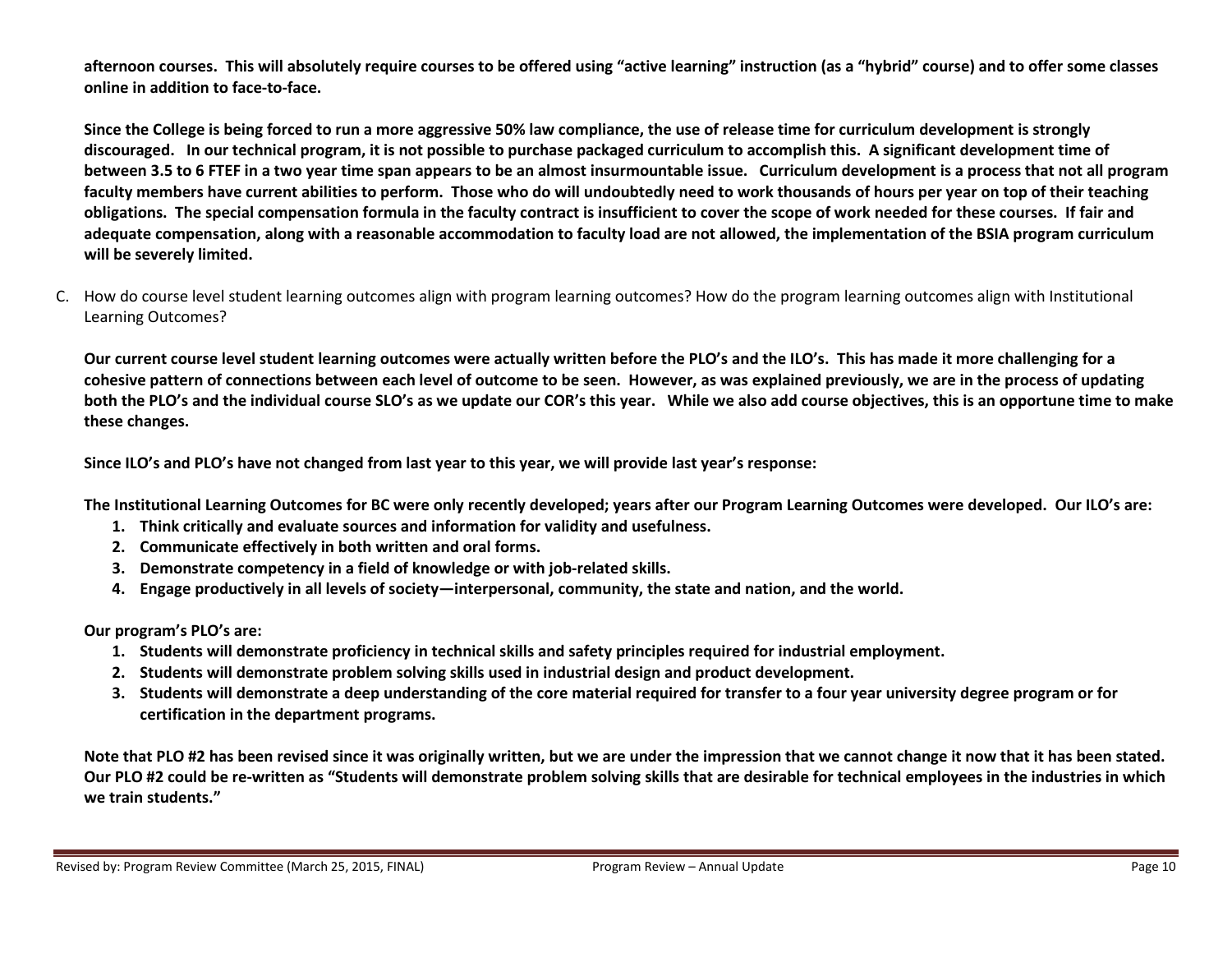BC ILO #1 corresponds in some way to all three PLO's, since problem-solving and critical thinking is woven through our courses.

BC ILO #2 is developed in courses specific to written and oral communication, but in some of our courses, there are written and orally-communicated projects assigned.

BC ILO #3 corresponds in some way to all three PLO's, especially once the SLO's for the individual courses in the program are examined.

BC ILO #4, to us in a CTE program, is intended to create an employable, productive member of society. Each of our PLO's are meant to emphasize the overall skill areas for employment in the industry sectors for which we prepare students.

Institutional Learning Outcomes: Think: Think critically and evaluate sources and information for validity and usefulness. Communicate: Communicate effectively in both written and oral forms. Demonstrate: Demonstrate competency in a field of knowledge or with job-related skills. Engage: Engage productively in all levels of society – interpersonal, community, the state and the nation, and the world.

D. Describe any significant changes in your program's strengths since last year.

- $\bullet$  Our President encouraged us to incorporate "Drone Technology" into our curriculum. A significant amount of faculty research time and equipment purchases were funded through the STEM grant, the Wonderful Company (Paramount Farms), and Project Lead the Way (Chevron) funding. We were able to offer a robotics camp this summer focused on the agricultural applications of Drones and special vision software to show middle school students (through the second year of the Paramount Academy Ag Camp) those applications. Students who participated in the program provided very complimentary feedback on the value of the activities. Middle school students in a different set of schools participated in a robotics camp featuring the Drone Technology in an outreach effort this summer as well. Again, we received positive comments from participants and teachers alike. Finally, we used the Drones again during a MESA Week Zero activity for incoming BC freshman Engineering students. The Drone Technology is a durable resource that will provide opportunities for students and outreach efforts for years to come.
- • A student tutor for Electronics courses, especially the introductory courses of ELET B1 (Basic Electronics), ELET B5 (Programmable Logic Controllers), and ELET B70 (Mechanical Systems) where students most need assistance for successful completion of the courses, and for a greater potential for persistence and completion. Last year, C6 funded the tutors. This year, supplemental instruction funding is being pursued to continue this program. An estimated 92% of students who received tutoring assistance last year were able to complete the course(s) with a C or better, and most persisted to the following semester's coursework in Electronics.
- • Approximately \$75,000 of Proposition 39 funding was used to purchase additional Motors and Controls training equipment, and to purchase supplies to build additional training equipment for the program.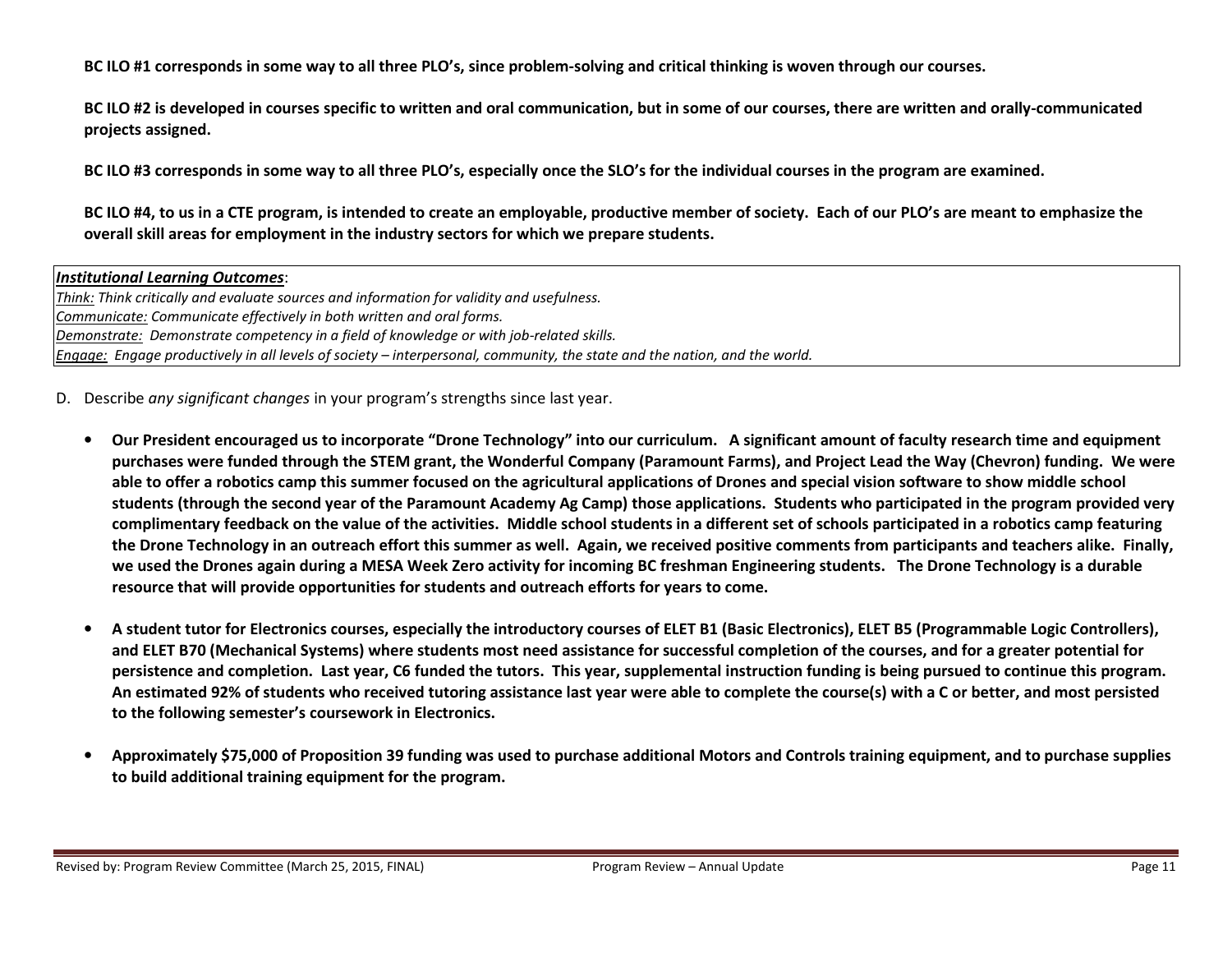- • Our Computer-Integrated Manufacturing (CIM) lab again received significant funding from the STEM grant, further increasing the ability for students to receive current technology and relevant activities. This continued the trend of maintaining the BC CIM lab as a model environment for CIM instruction. We believe this lab is an exception among California facilities and rivals other CIM instruction throughout the nation.
- •We completed two cohorts of C6 students in the spring. One of the students in the second C6 cohort participated in a paid internship for Linn Energy this summer – the first such internship offered by the company. Her success in the internship has created a willingness by Linn to offer other internships in the future.
- • Due to our four new Job Skills Certificates: Manufacturing Automation, Industrial Maintenance, Industrial Automation, and Industrial Communications, we increased the number of certificates awarded more than three-fold since 2013-14 and ten-fold since 2011-12.
- $\bullet$  Our faculty members worked many hundreds of hours unpaid on building instructional equipment, writing lab manuals and activities, curriculum work beyond what the average faculty member is expected to do, visiting industry sites, and other program improvement efforts.
- E. Describe any significant changes in your program's weaknesses since last year.
	- • Facilities: When we completed the application for the Bachelor of Science in Industrial Automation (BSIA) degree program, we determined that we could alter scheduling (Friday night and Saturday sections) assuming that there were two additional resources available: 1) An additional Automation lab, and 2) Availability of lecture space during the day and evening. It appears that the Aera Energy donation to establish a STEM Success Center in the space currently occupied by skilled trades (M&O) will allow the MESA Center to relocate from its room in Science and Engineering, opening that facility up for remodeling and repurposing into an Automation lab shared by Electronics Technology, Industrial Automation, and Engineering. However, room IT201 is used during the day by the Nursing Program. If this classroom were to be regained by our department, or if a suitable alternate location is gained, we can expand the program offerings by scheduling the lecture portion of the courses to an alternate location, instead of using the labs for lecture as well.
	- • Staffing: Last year, we offered 32 sections of Electronics classes. The previous year (2013-14), we only offered 26 sections. We are now up to three full-time faculty members (soon to be four once the BSIA position is filled), and up to five adjunct instructors. We are now seeing even stronger enrollment since we started publicizing the BSIA program, including several students who moved to Bakersfield to participate in this program.
	- • Curriculum Development: It has become very clear that our desire to change our lecture portion of our courses to an "active learning" ("flipped classroom") instructional method will provide significant benefits to student learning outcomes. However, with the extensive amount of time the BSIA required, and the lack of curriculum development resources (release time or availability of "outside of work hours" that could be compensated), progress on this type of curriculum development was almost non-existent last year. We know what needs to be done, and have researched the best practices for developing this type of curriculum. We just need the time available to perform the development work.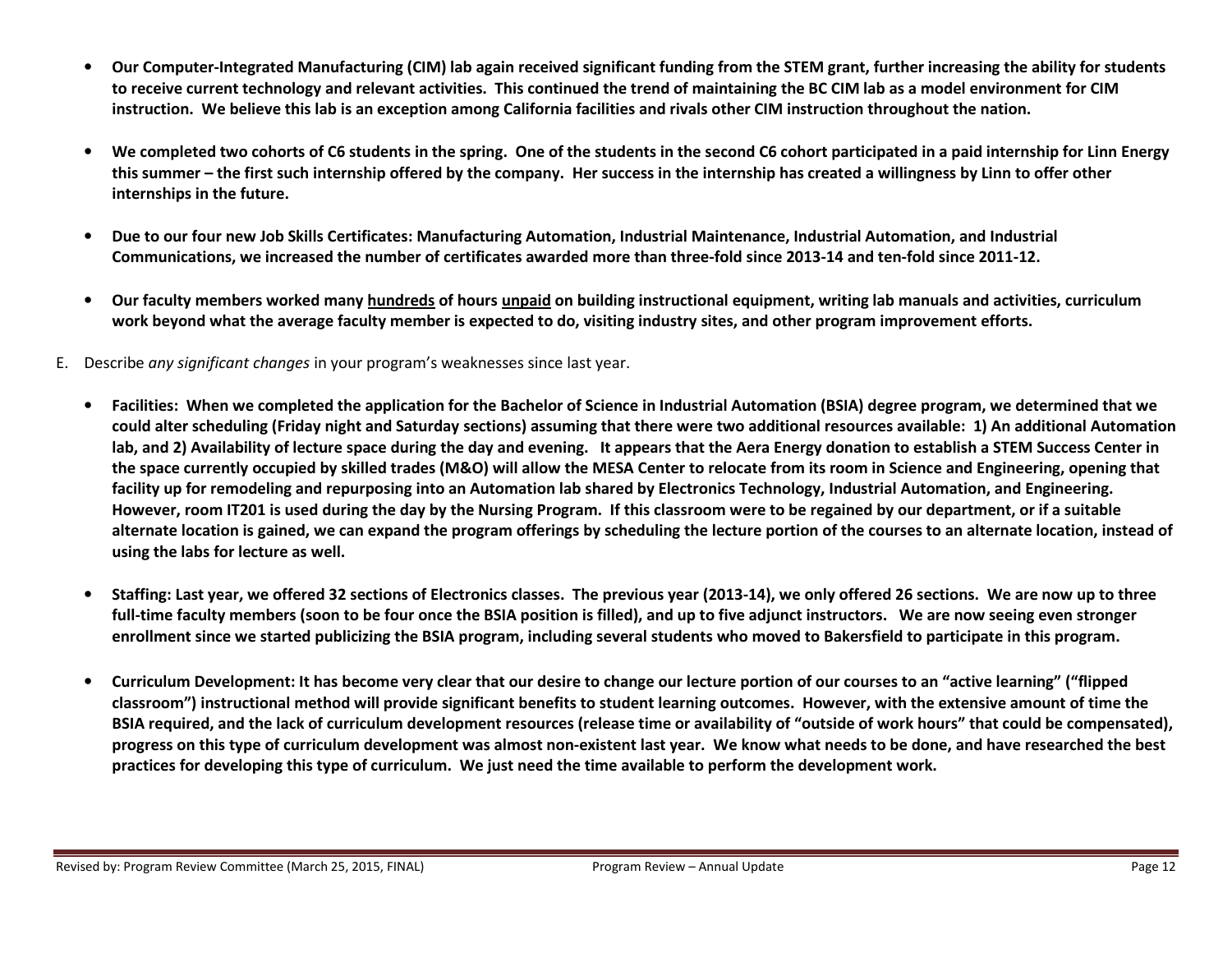Obtaining current, relevant curriculum for our program, particularly for the upper-division specialized technical courses continues to be a challenge. For example, we are utilizing many pieces of training equipment that we have built ourselves, because commercially-available units do not exist for those particular technical skills. Likewise, even our commercially-available units have curriculum that differs significantly between companies. We have had to write our own curriculum or adapt the curriculum that came with the piece of training equipment. In comparison to all other Engineering and Industrial Technology programs, we perform far more curriculum development on our own.

F. If applicable, describe any unplanned events that affected your program.

# The Bachelor's of Science in Industrial Automation (BSIA) was approved by the Chancellor's Office. We were anticipating this, but the additional workload (and an enrollment surge) provided additional challenges.

V. Assess Your Program's Resource Needs: To request resources (staff, faculty, technology, equipment, budget, and facilities), please fill out the appropriate form. https://committees.kccd.edu/bc/committee/programreview

A. Human Resources and Professional Development:

If you are requesting any additional positions, explain briefly how the additional positions will contribute to increased student success. Include upcoming retirements or open positions that need to be filled.

The Electronics Technology program, for the Bachelor's of Science in Industrial Automation (BSIA) will begin offering upper-division Industrial Automation (INDA) courses beginning next fall with the Junior-level coursework, and in fall 2017 with the Senior-level coursework. An estimate of the anticipated enrollment in the program - which will include 17 new upper-division technical classes – shows a need for 4 more full-time faculty members in the program by the time it reaches full capacity. For details of the projected enrollment, please see the BSIA application.

The specific justification for the position beyond the anticipated BSIA enrollment is as follows:

- The non-duplicated headcount for the Electronics Technology program (ELET) is steadily increasing: From 273 in 2013-14 to 359 in 2014-15 (+32% increase)
- The FTES for the ELET program has also steadily increased: From 78.6 in 2012-13 to 93.5 in 20013-14 (+19%) to 119.1 in 2014-15 (+ 27%)
- The number of ELET sections has also steadily increased: From 19 in 2012-13 to 26 in 2013-14 (+36%) to 32 in 2014-15 (+23%) If the same section increase occurs next year, we would have to add three additional sections (approximately 1.0 load) each semester to handle the increased demand that is occurring, not including additional sections for the BSIA and the other sources of program growth (such as the Engineering Technology degree, classes at the Delano Center, and dualenrollment classes at rural high schools).
- Yearly FTEF last year was as follows: 5.7 full-time (53%), 1.3 overload (12%), 3.0 adjunct (28%) and 0.7 in summer (7%).
- It has been difficult to find qualified adjunct instructors in our discipline, particularly for daytime courses. We currently have five adjunct instructors and three full-time professors. We anticipate most of the sections for the BSIA program will be daytime courses at least during the beginning.
- One of our faculty members recently became qualified to teach Engineering courses last year, and has taken on a lab section of ENGR as overload. Sharing this faculty member with ENGR will most likely continue in the near future.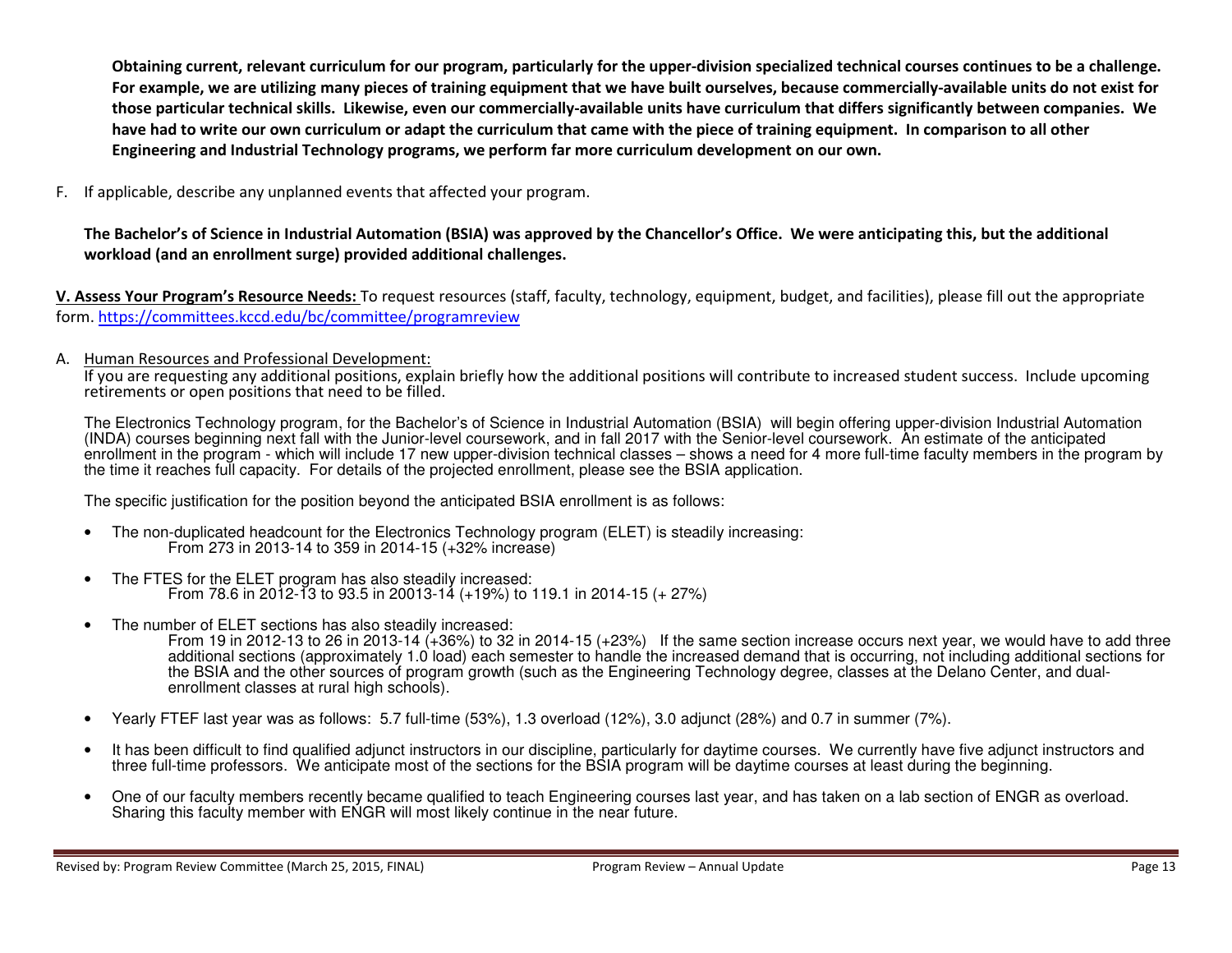- A revised program, Engineering Technology, has several ELET courses required, with others as electives. Once this program is publicized and enrollment gains ground, additional sections of the required ELET courses will add to the demand for program classes on top of the two-year students and the BSIA students.
- As part of the "rural schools initiative," it is expected that Arvin and Delano students (and possibly more cities) have in place dual-enrollment ELET classes that lead to the BSIA or a program in Logistics (in Arvin). Electronics is not taught at those high schools, making it appear that we will have to provide faculty members to teach those dual-enrollment courses. Finding qualified credentialed high school teachers for Electronics has been nearly impossible.

## 2. Professional Development:

a. Describe briefly the effectiveness of the professional development your program has been engaged in (either providing or attending) during the last year, focusing on how it contributed to student success.

We have participated in specialized training in "embedded remediation" through our C6 grant. Several faculty members have received industryrelated training as well. Both of these have the potential to contribute to student success in the areas of instructional methods and technical skills updating.

In the spring of 2015, all three full-time Electronics faculty members attended the Allen Bradley/Rockwell Automation Fair in Anaheim. This was covered by the VTEA grant, and included hands-on training, seminars, and an extensive trade show featuring the latest automation technology.

For 2015-16, as we start dividing up responsibility for the BSIA upper-division technical classes, the faculty members teaching those programs will need to get specific training in the technical areas that those courses cover.

a. What professional development opportunities and contributions can your program make to the college in the future?

### Our program is not one that usually is called upon to provide training for other areas. However, should anyone want our help, we are glad to assist.

#### B.Facilities:

How have facilities' maintenance, repair or updating affected your program in the past year as it relates to student success?

We have received maintenance and repair assistance through our M&O department, and from our Department's maintenance person. These were normal maintenance issues, since we have three labs and hundreds of thousands of dollars of equipment in those labs. The impact on student success was through the ability to have a functioning facility and equipment fabricated and repaired in order for students to perform the scheduled hands-on lab activities.

How will your Facilities Request for next year contribute to student success?

Currently, our labs are overflowing with equipment and our storage capacity in the labs and our assigned storage areas are full to capacity. In addition, we have used hallways and portions of other labs (such as INDT 7) to store items.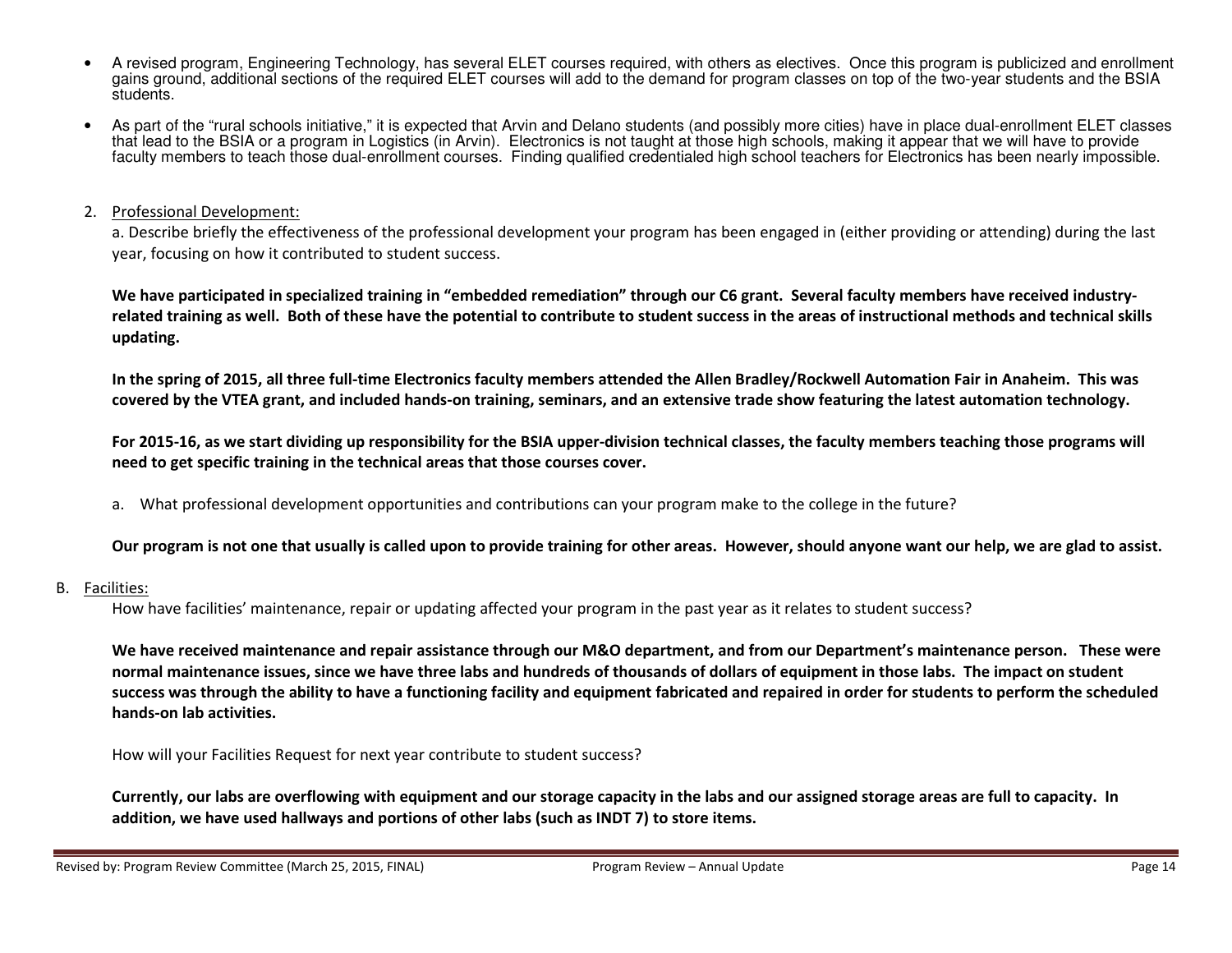It is clear that the District and College administration strongly support initiatives to increase student access in northern Kern County by expanding course offerings at the Delano Center. Additionally, since we are limited in the number of Electronics sections we can offer on the main campus due to limited facilities, our growth opportunities (increasing student access) will need to take place at locations other than the main campus.

We will need whatever classroom space is to be used for Electronics at the Delano Center or at neighboring RFK High School to be wired and equipped for the equipment and lab work we will be doing there. At this point, the location has not been determined, but we are awaiting a meeting with Richard McCrow to discuss our options.

We are talking with the Delano High School District on the design of a new high school in Earlimart which will offer 4 of the 6 lower-division technical courses for the Bachelor of Science in Industrial Automation (BSIA). This school will not open until the 2018-19 school year, so this resource is far in the future. However, dual-enrollment classes will be possible, and evening sections also possible to relieve the need to add additional lab space to the Delano Center

We are still requesting another storage location for equipment we use in our labs. As CTE faculty will know, a lab-based program requires specialized equipment. Due to the variety of courses we offer, the expansion of learning activities cannot be accomplished without either removing student workspace (lowering the number of students served) or obtaining another lab location (which does not seem possible considering the extensive facilities use on campus.) Not adding current technology or curtailing the lab work students can perform are the two possible impacts on student success if we cannot receive the additional storage space.

The Bachelors of Science in Industrial Automation (BSIA) program will require the addition of seven new lab-type classes, with additional equipment and supplies. Our current facilities are not able to accommodate these additional resources without at least one additional storage area in which to place the equipment when it is not being used for lab that day.

### C. Technology and Equipment:

1. Understanding that some programs teach in multiple classrooms, how has new, repurposed or existing technology or equipment affected your program in the past year as it relates to student success?

This past year, we did not receive any new or replacement instructional technology funded through College or District accounts. New lab equipment that we received was covered elsewhere on this program review form.

2. How will your new or repurposed classroom, office technology and/or equipment request contribute to student success?

Replacing the computers in the CIM lab is essential – since those computers are over 10 years old. The current software we need to run (which we have access to) cannot be utilized to the extent needed due to the fact that the old computers do not have enough memory and high enough processor speeds to handle the new software. Students receive less benefit than they could be receiving with the software limitations that currently exist.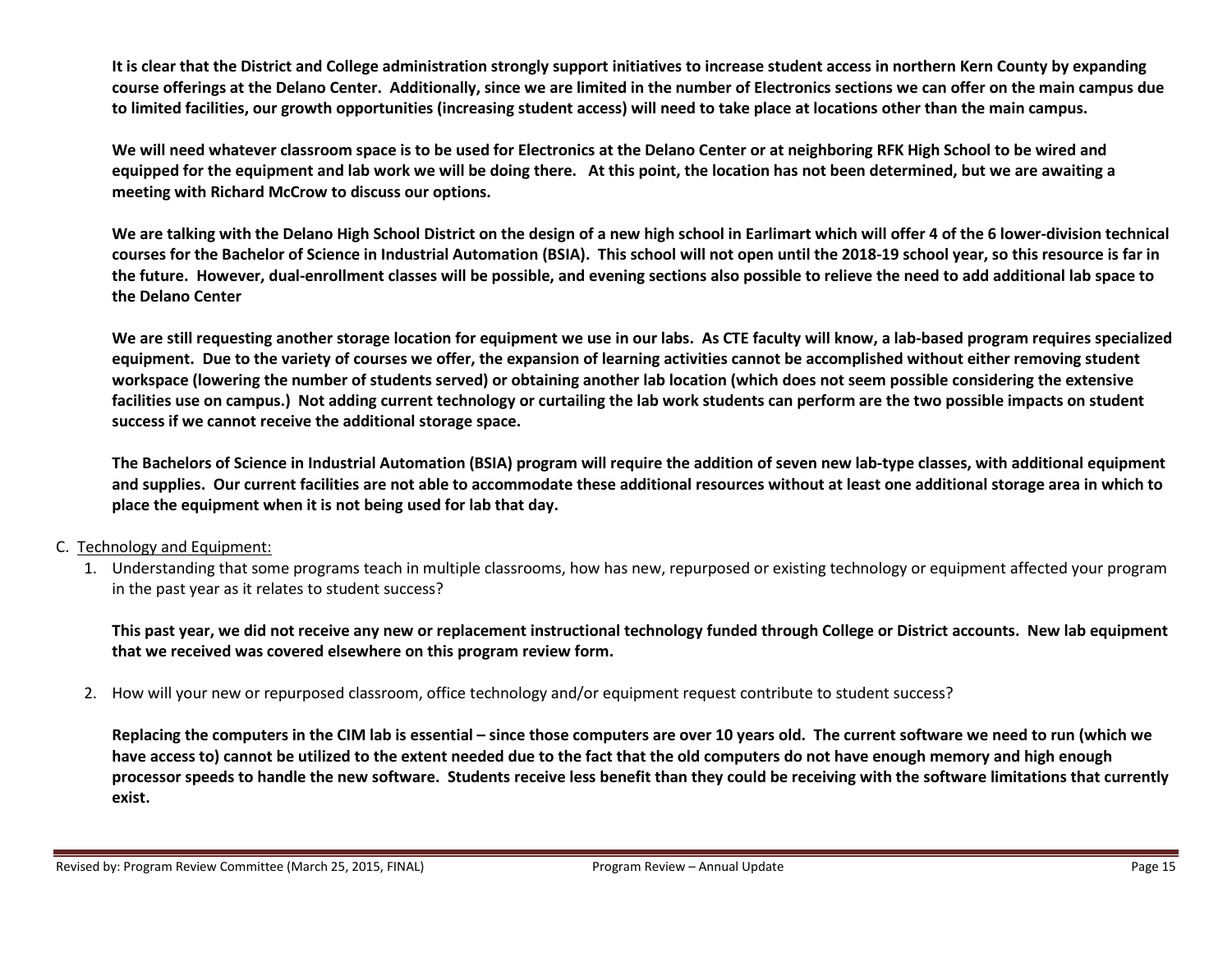3. Discuss the effectiveness of technology used in your area to meet college strategic goals.

Computers and Technology: We still have needs for computer upgrades and additional laptops for our lab. The computers in our CIM lab have not been upgraded in years. The software used for PLC programming and the CIM cell has been problematic at times because of the age of the computers. In addition, we only have one printer that is shared between three labs. This printer is at least five years old, and its mate has already broken down. We made a request through ISIT for printers last year, but did not receive them.

The equipment needs are for several reasons. First, in expanding to Delano, we need to equip the facility with a standard stock of equipment. We also have equipment that is wearing out due to consistent use. This equipment cannot be purchased from VTEA funds because this is considered "supplanting" the College budget, and that is not allowed. The final reason is that for our Radio and Telecommunications courses, we were able to borrow the more extensive test equipment from the employer of the adjunct faculty member teaching those courses. Two years ago, we hired him as a full-time faculty member. Since he is not employed by that company any more, they are not willing to loan the equipment. Requests to other local employers have been declined, since those local companies do not have spare equipment that is not used regularly by their employees.

Additional equipment needs are based on lab requirements for the BSIA program, which may be covered on that program's APR.

D. Budget: Explain how your budget justifications will contribute to increased student success for your program.

An anticipated increase in budget for instructional supplies, maintenance, and equipment replacement was written into the Bachelor's of Science in Industrial Automation (BSIA) proposal, and unit plan. This will be important to handle the increase in sections, additional courses, and upper-division changes in course delivery and structure.

# VI. Conclusions and Findings:

Present any conclusions and findings about the program. This is an opportunity to provide a brief abstract/synopsis of your program's current circumstances and needs.

- $\bullet$  The BC Electronics Technology program has been building and improving for many years, most notably:
	- $\circ$  Unduplicated headcount has increased from 229 in 2011-12 to 359 in 2014-15 (almost 57%). Likewise, the number of sections has increased 88% in the same time period.
	- $\circ$  Our selection to be one of the 15 colleges in the baccalaureate pilot program has brought an unprecedented growth opportunity: adding an additional 17 upper-division technical classes within the Industrial Automation (INDA) discipline (which will be the upper-division extension of Electronics Technology (ELET), add three upper-division general education courses to the campus, more than double our full-time faculty in the program (from three currently to seven by approximately 2018-19), create additional requirements to expand our equipment, improve our facilities, and get dedicated staff (such as a dedicated counselor) as a result of the administrative re-structuring that supported the addition of the BSIA program.
	- o Recent and current grant and corporate donations have and will allow us to add another one-half million dollars or more in equipment and instructional resources. This will supplement the current stock of equipment that has a replacement value of well over one million dollars.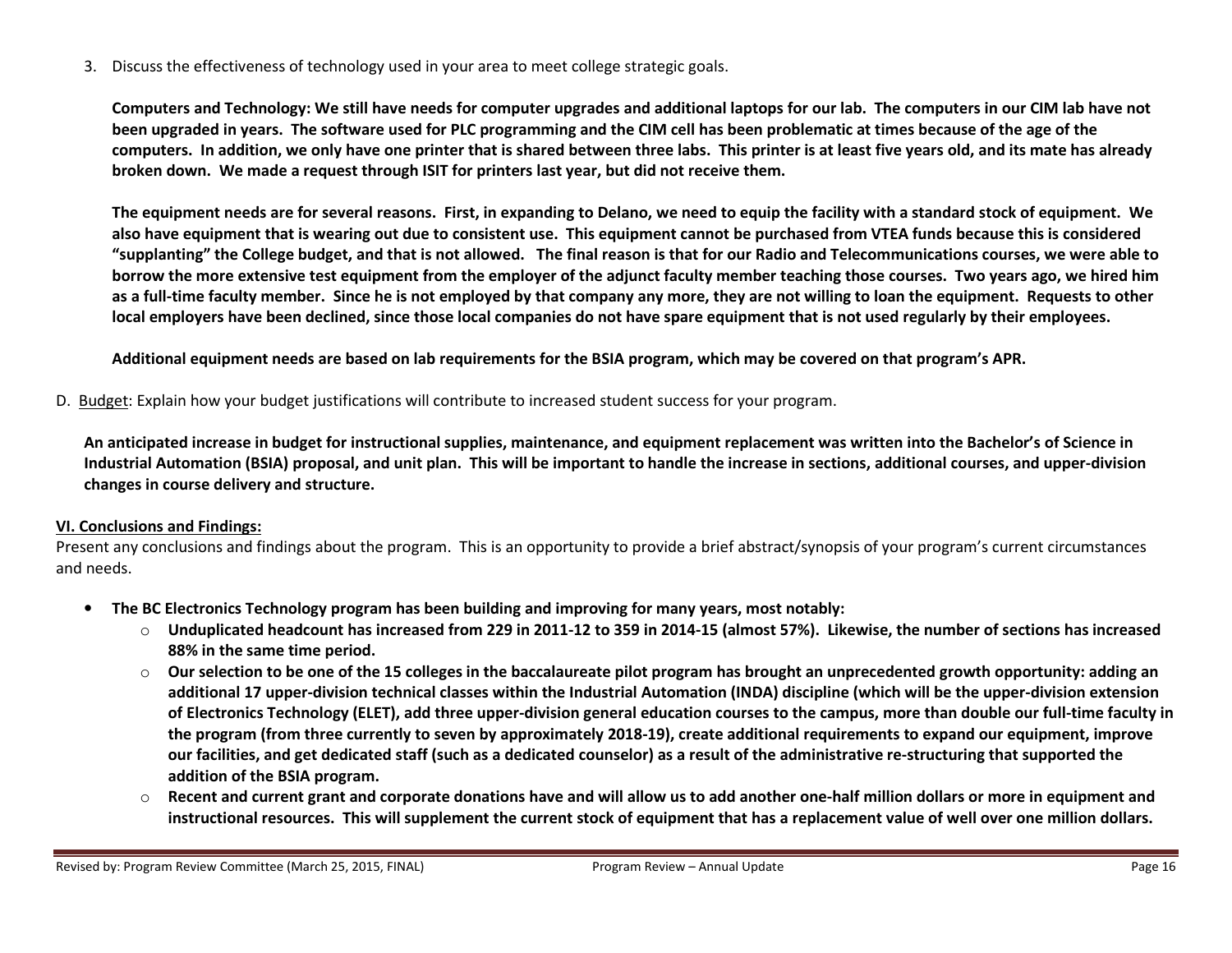- o Bakersfield College will be the only educational institution in the country with a Bachelor's degree program specifically in Industrial Automation, and only one of a few educational institutions that address automation as a central focus.
- • We have been strongly focused on making sure we are adequately preparing students for technical employment (through continual feedback from advisory committee members and the leadership of local industrial companies within the industry sectors we serve), are examining available outcomes and labor market data to make sure that our students have met the expectations of industry, and will find a robust employment environment once they are ready to enter their career choice, and are applying the same troubleshooting and problem-solving processes we used as industry employees prior to our BC employment to solve challenges in the course success, retention, persistence, completion, and employment indicators.
- • We are updating existing courses, our Certificate of Achievement and Associate of Science degree, and adding additional CA's in order to ensure a greater level of completion for our students.
- •We are pro-active on taking advantage of grant funding, working to establish connections with corporate donors (such as Chevron), and connecting with various local professional organizations, such as International Society of Automation (ISA) and the Institute of Electrical and Electronics Engineers (IEEE) in order to utilize their resources and secure funding for program support and student scholarships and activities.
- • It cannot be emphasized strongly enough the differences in the amount of work required to set up and maintain our highly-technical equipment, and to be supported with release time and special compensation to develop curriculum for instruction and lab activities due to the lack of quality curriculum that is commercially available and the highly-specialized nature of the course content we have. Developing this curriculum is far more time-consuming than in probably most other disciplines on campus, and requires significant technical writing and curriculum development experience that is not part of the skills-sets of the average CTE faculty member. The curriculum must meet collegiate-level expectations, particularly in the upper-division courses, so they cannot be of a general/generic level that is typical of most commercially-available products. It will be an almost insurmountable obstacle to implementing the entire upper-division technical coursework (17 courses) within a time frame of only 24 months! When program faculty are required to teach at least a full load each semester, there are not enough hours outside of the instructional obligations to develop the curriculum. We suspect that most faculty members on campus, and most administrators as well do not realize the extent of this challenge! Unless we are able to utilize partial or full release time for curriculum development, our implementation of the BSIA degree may not meet the required deadlines, and our ability to deliver on our commitments to the legislature, State Chancellor's Office, and particularly our students may be threatened.

| VII. Forms Checklist (place a checkmark beside the forms listed below that are submitted as part of the Annual Update): |
|-------------------------------------------------------------------------------------------------------------------------|
|-------------------------------------------------------------------------------------------------------------------------|

| $\boxtimes$ Best Practices Form (Required) |  |
|--------------------------------------------|--|
|--------------------------------------------|--|

Best Practices Form **(Required)**<br>Curricular Review Form <mark>(Instructional Programs Required)</mark>

Certificate Form (CTE Programs Required)

| $\boxtimes$ Faculty Request Form<br>Professional Development Form | <b>Classified Request Form</b><br>$\boxtimes$ ISIT Form | Budget Form<br>$\boxtimes$ Facilities Form (Includes Equipment) |
|-------------------------------------------------------------------|---------------------------------------------------------|-----------------------------------------------------------------|
|                                                                   |                                                         |                                                                 |

Revised by: Program Review Committee (March 25, 2015, FINAL) Program Review – Annual Update Page 17